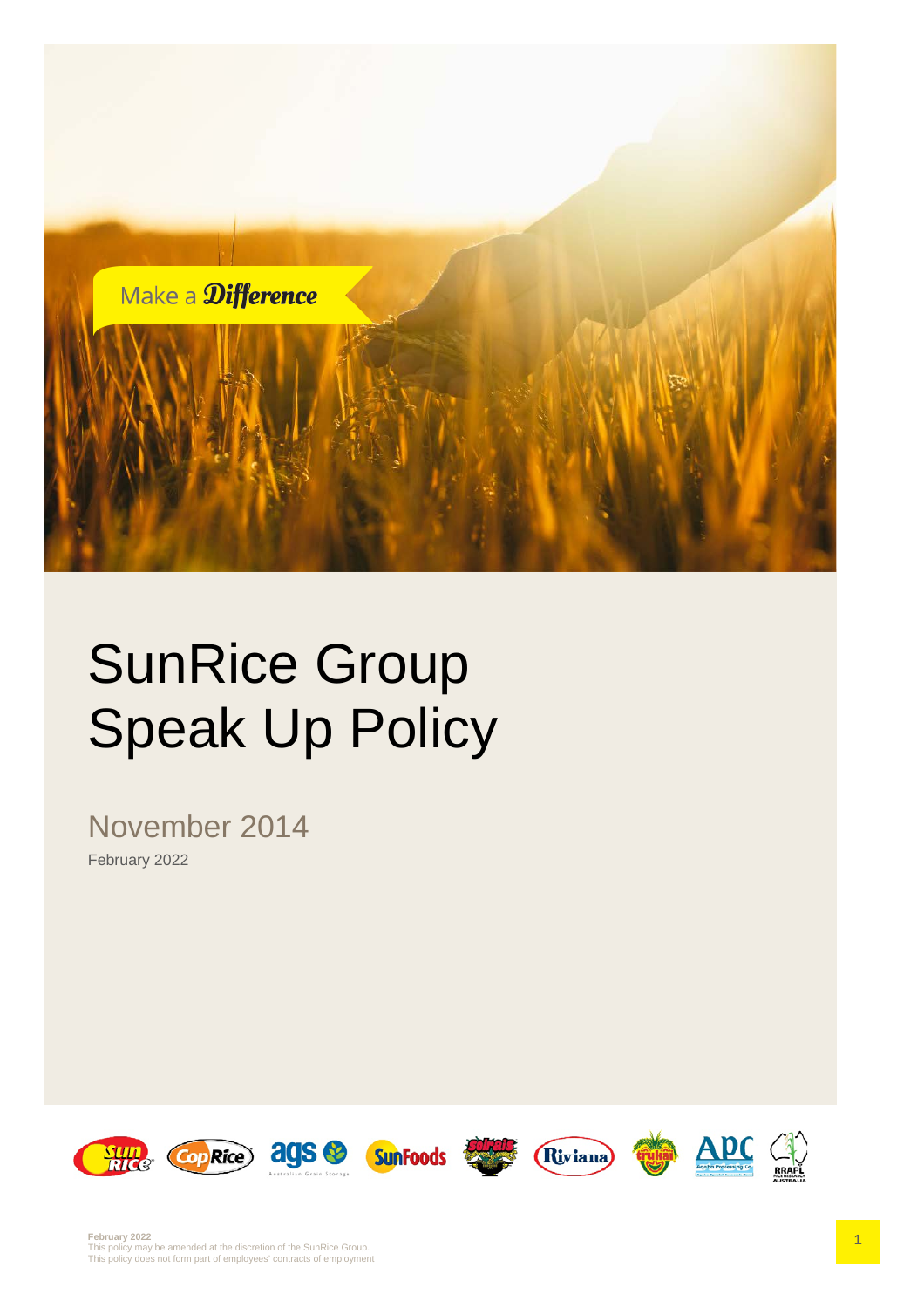

### 1. OBJECTIVE

Ricegrowers Limited, together with its controlled entities (collectively "**SunRice Group**") is committed to complying with all applicable laws, strong corporate governance and impeccable standards of conduct across its business, including the SunRice Group's interactions with employees, contractors, customers, suppliers, the community, other stakeholders and the environment in which the SunRice Group operates.

In support of our commitment, this Speak Up Policy ("**Policy"**) is designed to:

- encourage, protect and support the reporting of misconduct, irregularities or any other behaviour which is corrupt or illegal;
- establish a transparent and effective reporting and investigation mechanism to encourage disclosures of wrongdoing in a safe, secure and timely manner; and
- protect individuals who report a wrongdoing from detrimental treatment by any person internal or external to the SunRice Group.

# 2. DEFINITIONS

Key defined terms in this Policy are set out in Schedule 1.

# 3. REPORTS

This Policy is designed to provide for processes and protections provided by the Group and under legislation regarding the disclosure of Reportable Conduct. SunRice must comply with the obligations relating to protection of whistleblowers in the Corporations Act and Taxation Act and equivalent legislation in other jurisdictions.

--------------------------------------

The Policy also provides a mechanism for Speak Up Reports to be made (even if they do not qualify for the specific protections available under legislation).

The SunRice Group operates in multiple countries and is subject to applicable local laws. If any local laws are in any way inconsistent with this Policy, or impose a higher level of protection than this Policy, those local laws take precedence in that jurisdiction to the extent of the inconsistency or as required by law.

This Policy is part of our Anti-Bribery & Corruption policy framework and should be read in conjunction with those policies as well as the Code of Conduct.

#### **3.1 Who can make a Report?**

Anyone can make a report under this Policy who is or has been an employee, officer or director of a member of the SunRice Group, as well as others with a connection to the SunRice Group such as suppliers of goods or services to an entity in the SunRice Group, contractors, consultants and other business partners (including someone who is or has been employed by a supplier) or a relative, spouse or dependent of any of these individuals (referred to in this Policy as "**you**").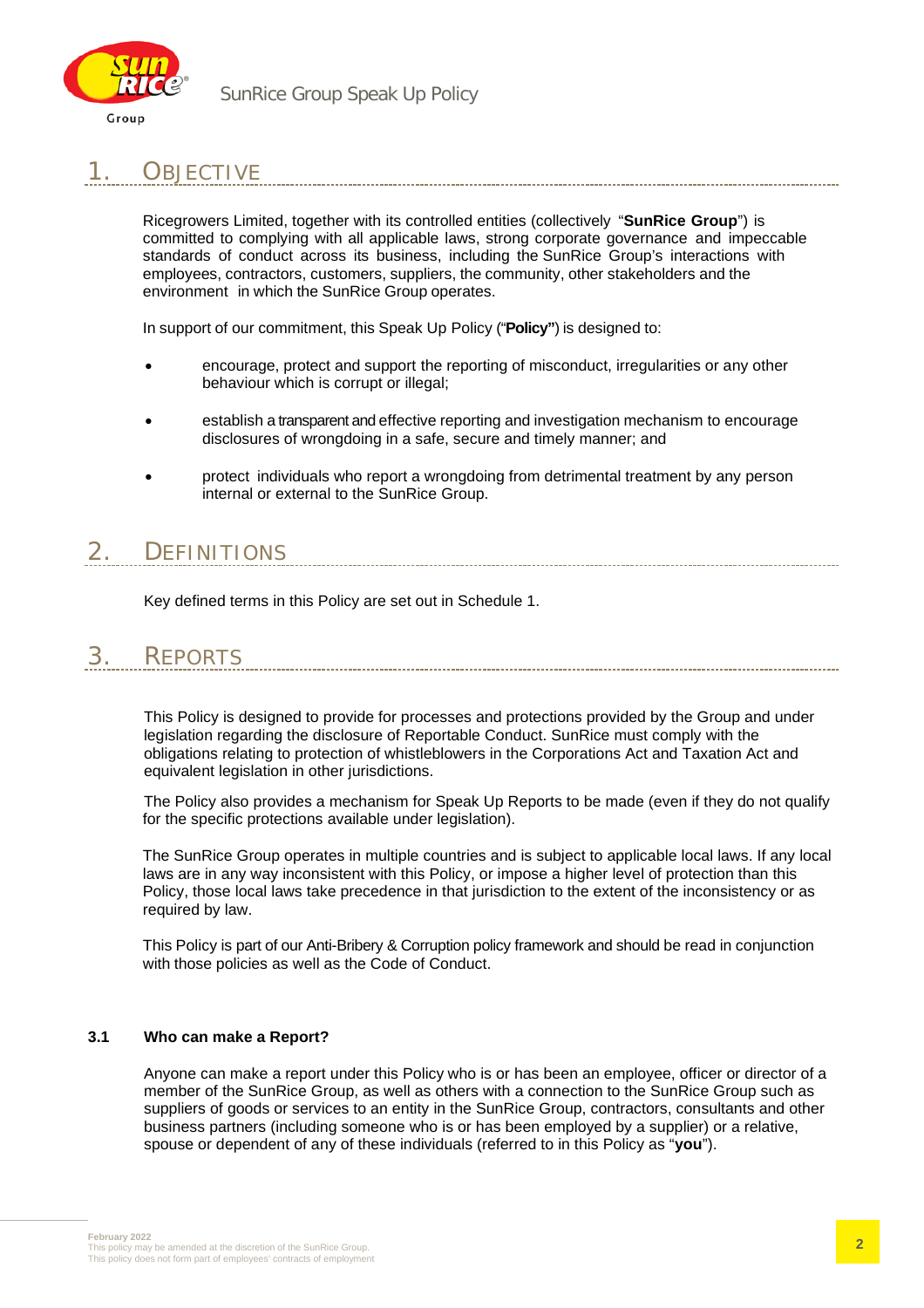

**.**

#### **3.2 What can I report under the Policy?**

If you fall within any of the above categories, you are eligible for protection as a whistleblower under this Policy and may also qualify for statutory protection where you make a report of Reportable Conduct in accordance with this Policy or as otherwise provided by legislation. Please see section 6 "Statutory Protection" for further detail on how you may be eligible for statutory protection as a whistleblower.

Reportable Conduct that can be the subject of a protected Speak Up Report under this Policy is anything you have reasonable grounds to suspect concerns misconduct, or an improper state of affairs or circumstances, in relation to any member of the SunRice Group. For example, it could include where you have reasonable grounds to suspect the SunRice Group or one of our people has broken the law (although not all conduct is required to involve the contravention of a particular law).

Any complaint of alleged detriment or victimisation against a person in contravention of this Policy, or the statutory protections outlined below (see section 6) or a breach of confidentiality will also be considered to be Reportable Conduct and addressed in accordance with this Policy.

See the definitions in Schedule 1 for further examples of what amounts to Reportable Conduct.

#### **3.3 Are there matters I shouldn't report under this Policy?**

Personal work-related grievances are not generally considered Reportable Conduct under this Policy, and should be raised with People & Culture and addressed in accordance with our Grievance Policy.

*"Personal work-related grievances"* are generally issues or concerns relating to an employee's current or former employment or engagement (or that of their relative or dependent who is or was a SunRice Group employee) which have, or tend to have, implications for an individual personally, and that do not have broader implications for the SunRice Group. Examples include:

- interpersonal conflicts between employees;
- decisions relating to engagement, transfers and promotion of employees, and
- decisions to discipline, suspend or terminate an employee.

However, where the Integrity Officer determines that a personal work-related grievance matter relates to information that suggests misconduct beyond your personal circumstances or is indicative of systemic issues, your disclosure will be considered to be Reportable Conduct and handled in accordance with this Policy.

If you would like to seek accurate and confidential advice or information in relation to the type of conduct that may amount to Reportable Conduct and that this Policy covers, questions should be directed to the Integrity Officer (see Schedule 2 for contact details).

#### **3.4 Who can I make a Speak Up Report to?**

To ensure appropriate escalation and investigation, you should make your Speak Up Report to the Integrity Officer. The Integrity Officer is responsible for administering this Policy and is best placed to handle Speak Up Reports in accordance with its terms.

However, this Policy will also apply where you make a Speak Up Report to other "Eligible Recipients" of reports such as: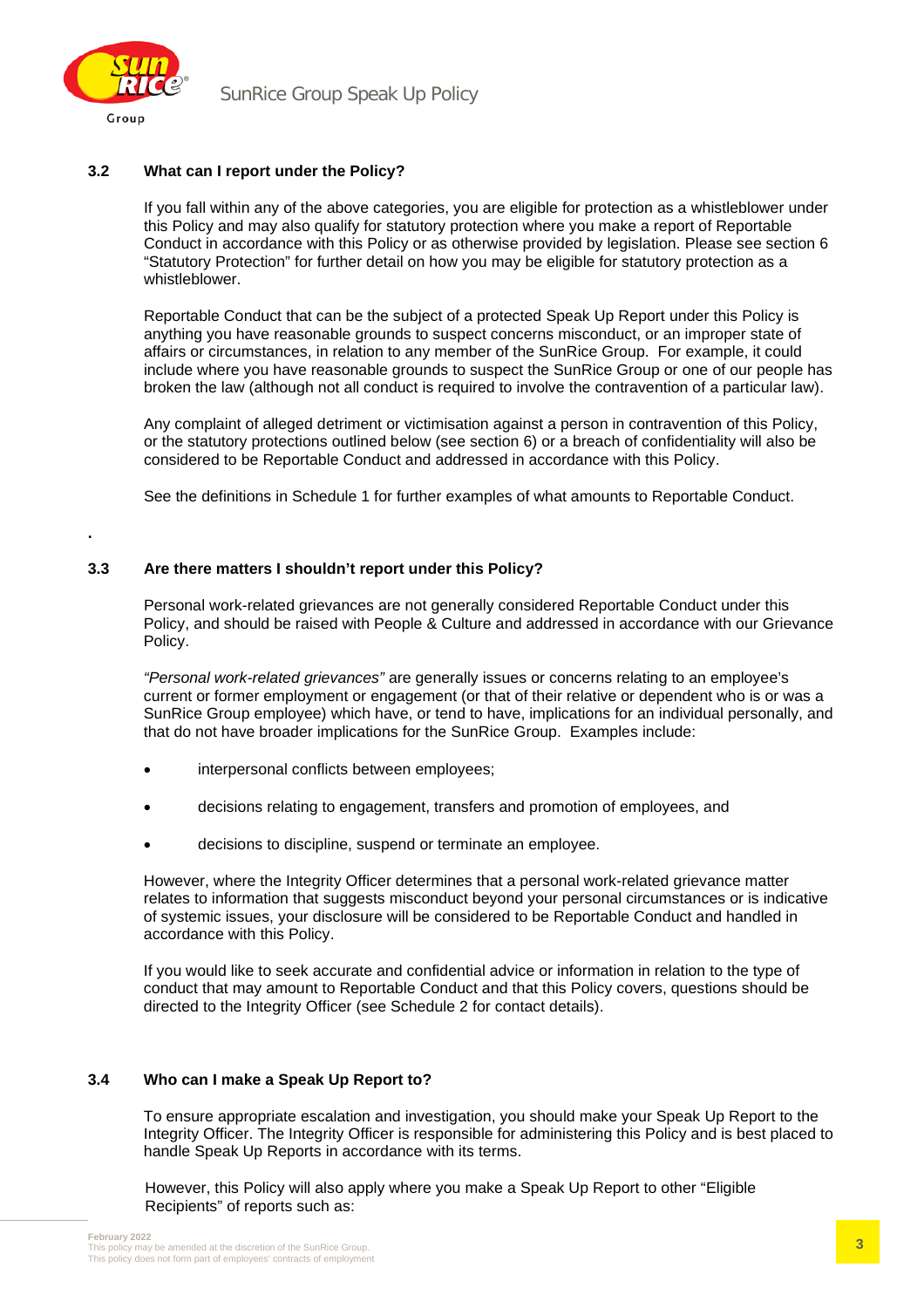

- a member of the Corporate Management Team (CMT);
- a Director or officer of the SunRice Group; and
- (if you work for one of the SunRice Group's overseas subsidiaries), to your ABC Ambassadors or to your General Manager.

The SunRice Group encourages you to make a Speak Up Report directly to the Integrity Officer and these individuals in the first instance to ensure any wrongdoing is identified and addressed by the SunRice Group as early as possible, and because they are eligible to receive disclosures that qualify for statutory protection<sup>[1](#page-3-0)</sup>.

However, a key component of this Policy is the availability of an alternative external, confidential reporting service, managed by an expert third party, to enable you to make a Speak Up Report ("**Speak Up Hotline**"). If you not comfortable with, or believe there is a conflict with, making a Speak Up Report to the Integrity Officer or other via the other designated reporting channels, reports can be made directly to the Speak Up Hotline.

The contact details for the Integrity Officer and Speak Up Hotline are set out in Schedule 2 of this Policy. The contact details of your ABC Ambassadors and your General Manager if you work for one of the SunRice Group's overseas subsidiaries, will be available at your workplace.

Regardless of who you make your report to (ie whether to an internal SunRice person listed above or to the external Speak Up Hotline) the recipient will provide details of the Speak Up Report to the Integrity Officer so that the report may be handled in accordance with this Policy.

By making a Speak Up Report to these individuals or to the Speak Up Hotline you will be taken to consent to the details of the Speak Up Report (including your identity, unless you elect to remain anonymous) being provided to the Integrity Officer and handled in accordance with this Policy.

#### **3.5 Can I make a disclosure to anyone else?**

You can also make disclosures of Reportable Conduct directly to certain regulators or a lawyer. You may also make a disclosure of Reportable Conduct to other persons in certain limited circumstances - for example, a journalist or parliamentarian if your report qualifies as a public interest disclosure or emergency disclosure.

If you make a disclosure of Reportable Conduct in this way, it will not be handled in accordance with this Policy. However, you may still receive the relevant statutory protections for whistleblowers. There are strict criteria that apply to these types of disclosures. You should contact the Integrity Officer or seek independent legal advice before you make a report in these ways<sup>[2](#page-3-1)</sup>.

#### **3.6 What do I need to include in my Speak Up Report?**

A Speak Up Report may be made verbally or in writing.

While the SunRice Group does not expect you to have absolute proof of Reportable Conduct, your report should show the reasons for your concerns and make full disclosure of the relevant details and supporting documentation.

<span id="page-3-0"></span><sup>&</sup>lt;sup>1</sup> For more detail on disclosures that may qualify for statutory protection see section 6.

<span id="page-3-1"></span><sup>&</sup>lt;sup>2</sup> For more detail on disclosures that may qualify for statutory protection see section 6.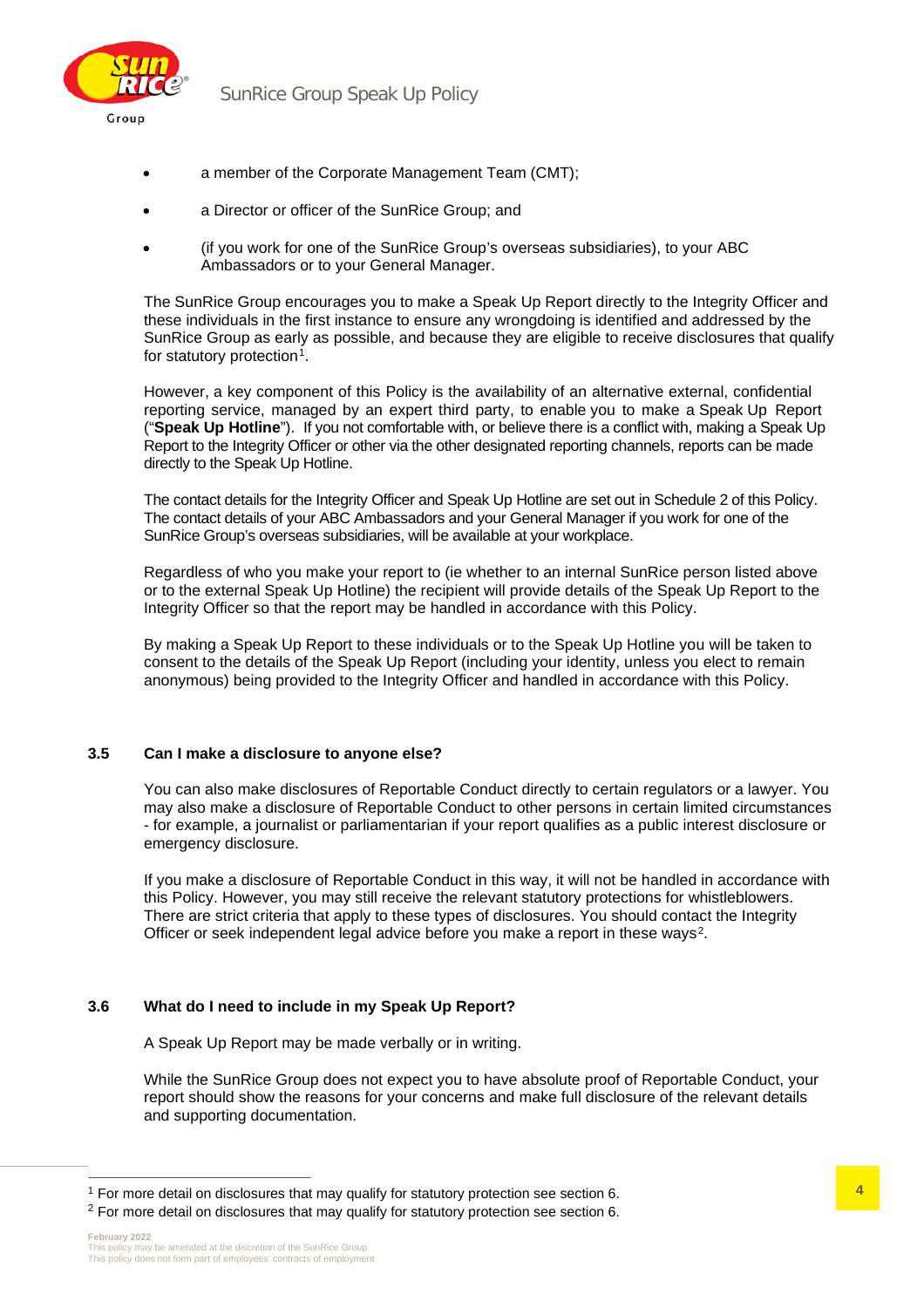

In each case, if you are prepared to do so, you should report your name, organisation and contact details (phone, email and address), the nature of the Reportable Conduct (including the names of those involved in the Reportable Conduct) and all relevant facts giving rise to the Reportable Conduct.

Importantly, if you leave your name, you need to confirm if you do not consent to the disclosure of your name in accordance with this Policy.

Information received from you will be kept confidential to the extent possible in accordance with this Policy, subject to the SunRice Group's escalation and reporting procedures addressed below and the need to meet legal requirements.

For example, the SunRice Group may disclose or be required to disclose the information received to regulatory authorities, such as ASIC, APRA, the Australian Federal Police or other governmental agencies. The SunRice Group may also disclose the information received to a legal practitioner for the purpose of obtaining legal advice in relation to the operation of the statutory whistleblower protections.

#### **3.7 What if my report concerns the MD/CEO, Integrity Officer or Investigation Officer?**

If you want to make a Speak Up Report relating to the conduct of the General Manager/CEO of any SunRice Group entity, you should contact the Integrity Officer or the Speak Up Hotline**.** If your concerns relate to the Integrity Officer or Investigation Officer, you should contact the Speak Up Hotline who will then provide the details of your report to the Chair of SunRice's Finance, Risk & Audit Committee.

#### **3.8 How will my report be dealt with?**

All Speak Up Reports will be taken seriously.

The Integrity Officer will review all Speak Up Reports to determine the appropriate action to be taken, including whether the Speak Up Report should be subject to investigation under this Policy. Speak Up Reports which require further investigation will be directed to the Investigation Officer. The Investigation Officer is the General Manager, People and Culture. In some cases, Speak Up Reports may also be directed to an external investigator (as appropriate) for further investigation in accordance with this Policy.

#### **3.9 Can I make an anonymous report?**

You may elect to make a Speak Up Report anonymously and can choose to remain anonymous over the course of an investigation and after an investigation is finalised. You can also choose to refuse to answer questions that you feel could reveal your identity at any time, including during follow up conversations.

Anonymous reporting is available using the following reporting mechanisms detailed in Schedule 2:

- For internal reporting: email, phone or mail your report to the Integrity Officer;
- For external reporting: report online via the Speak Up website; or alternatively use the Speak Up QR Code to report with a smart phone or (where available for your country) phone the Speak Up hotline.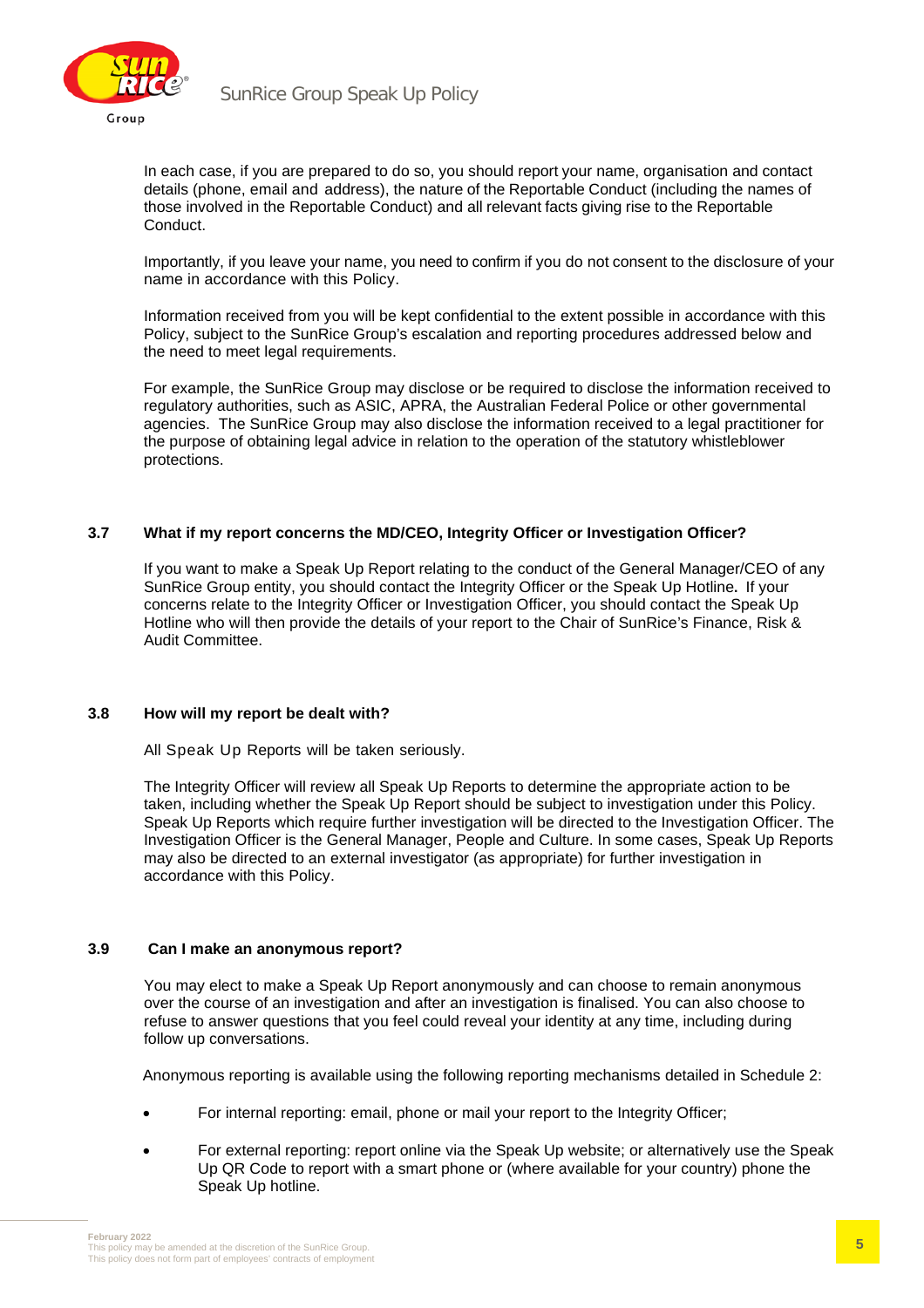

You may also choose to adopt a pseudonym when reporting if you wish.

You will still be eligible for protection under this Policy and under legislation even if you make an anonymous report.

The SunRice Group will respect your right to not identify yourself. However, electing to make a Speak Up Report anonymously may make any investigation by the SunRice Group challenging and its success potentially compromised if you are not known and available for further assistance. If you choose to remain anonymous, you should maintain communication with the SunRice Group to facilitate follow up questions being asked or for feedback to be provided

### 4. INVESTIGATING REPORTS

#### **4.1 How will my report be investigated?**

The Integrity Officer will carry out a preliminary review of the Speak Up Report and will decide whether the concerns raised are covered by the Policy and should be investigated. Whilst not all Speak Up Reports will necessarily lead to investigation, they will be assessed and a decision made as to whether or not they should be investigated.

How the investigation is undertaken will vary depending on the nature of the Reportable Conduct and the amount of information provided. The Integrity Officer will advise you of the decision whether to investigate, unless they have no means to contact you.

In most instances, investigations will be undertaken by the Investigation Officer or certain members of the People & Culture team designated by the Investigation Officer as soon as practicable after a decision has been made to investigate. In certain circumstances an external investigator may be appointed.

All investigations will be conducted in a thorough, fair and independent manner.

Following an investigation, the Investigation Officer may produce, or request the production, of a report of the investigation. Circulation of any investigation report (while preserving confidentiality in accordance with this Policy) will be restricted to the individuals who will be involved in determining any action to be taken.

#### **4.2 How will I be communicated with during an investigation, including at the end?**

Wherever possible, you will be kept informed of the progress of the investigation, subject to privacy and confidentiality considerations. The frequency and detail of any updates will depend on the nature of your Speak Up Report. As a general rule, you also will be informed of the results of an investigation as soon as possible after your report is resolved or acted upon. However, in some circumstances, privacy, confidentiality or other legal constraints may limit the feedback or prevent us from providing details of the outcome to you.

#### **4.3 How will I be protected against detrimental treatment if I make a Speak Up Report?**

The SunRice Group understands that you would have given careful thought to raising your concerns and is committed to ensuring that you do not suffer detrimental treatment, disadvantage or victimisation because you make a Speak Up Report. It is irrelevant that your Speak Up Report may ultimately be determined to be unfounded, incorrect or unsubstantiated as long as you had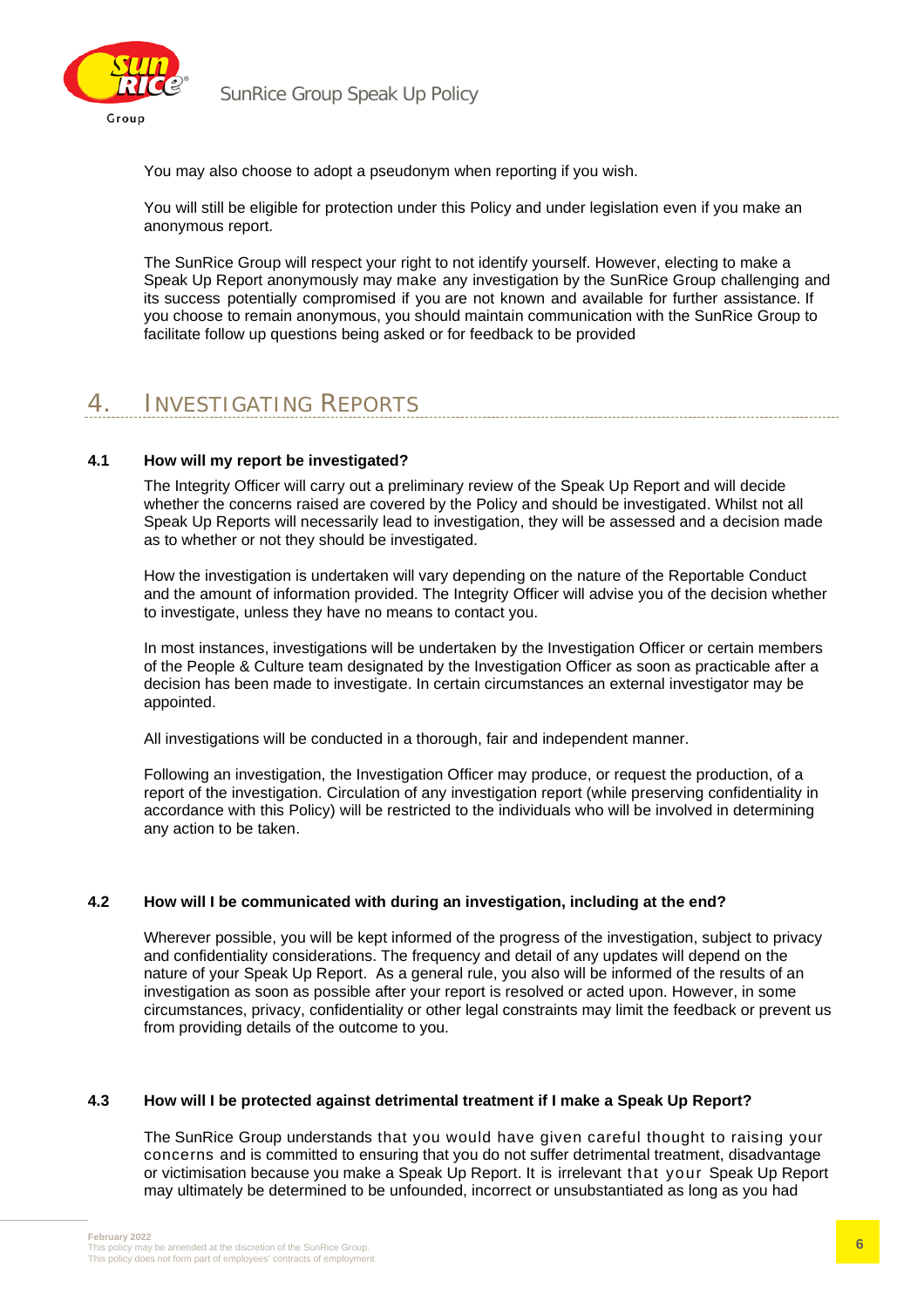

reasonable grounds for making it. Statutory protection may still be available to you even in these circumstances.

Detrimental treatment includes dismissal, injury, demotion, discrimination, harassment, intimidation, disciplinary action, bias, threats or other unfavourable treatment connected with making a Speak up Report in accordance with this Policy. Detrimental treatment does not include reasonable administrative action (for example moving your location away from another individual you have named as a subject of your Speak Up Report) or managing unsatisfactory work performance in line with the SunRice Group's performance management framework.

The SunRice Group regularly trains its ABC ambassadors, senior management and Eligible Recipients within the Group to ensure that they are aware of their responsibility to reporters to maintain confidentiality, to address any harassment risks and to ensure fairness should they need to manage the performance of a reporter.

If you feel adversely treated at any time because of your Speak Up Report or involvement in an investigation, you should contact the Integrity Officer, or in the alternative the Speak Up Hotline, who will respond with support and action. You may also choose to seek independent legal advice or contact a relevant regulatory body such as (in Australia) ASIC, APRA or the ATO. In addition to the responsibilities the Integrity Officer has to receive Speak Up Reports under this Policy, the Integrity Officer has also been appointed to safeguard your interests and seek to protect you from detrimental treatment. Other practical steps the SunRice Group will take to protect you from detrimental treatment if you make a Speak Up Report include:

- assisting you to develop strategies to help minimise and manage stress and other challenges that may result from you making a Speak Up Report or any subsequent investigation:
- agreeing that you can perform your duties from another location or making other modifications to the way you perform your duties;
- considering conducting a risk assessment to manage the risk of detriment to you.

Subjecting a person to detrimental treatment because they have made, or propose to make, a Speak Up Report will be in breach of this Policy and will be dealt with under the Group's disciplinary procedures. This is a serious matter which may also expose the person (or SunRice Group) to civil and criminal sanctions under legislation.

#### **4.4 Is there any other support available for me when I make a Speak Up Report?**

There is a range of support that may be offered to you when you make a Speak Up Report. It will really depend on the nature of the conduct reported and your personal circumstances. However, some examples include access to the SunRice Group's Employee Assistance Program, support from the People & Culture team, access to leave of absence, alternative work arrangements and new training and opportunities to develop alternative career paths.

If you have any questions about the availability of support, you should direct these to the Integrity Officer.

#### **4.5 How will the SunRice Group ensure I'm treated fairly if I'm mentioned in a Speak Up Report?**

The SunRice Group is committed to ensuring the fair treatment of any SunRice Group officer or employee who is mentioned in a Speak Up Report made pursuant to this Policy by: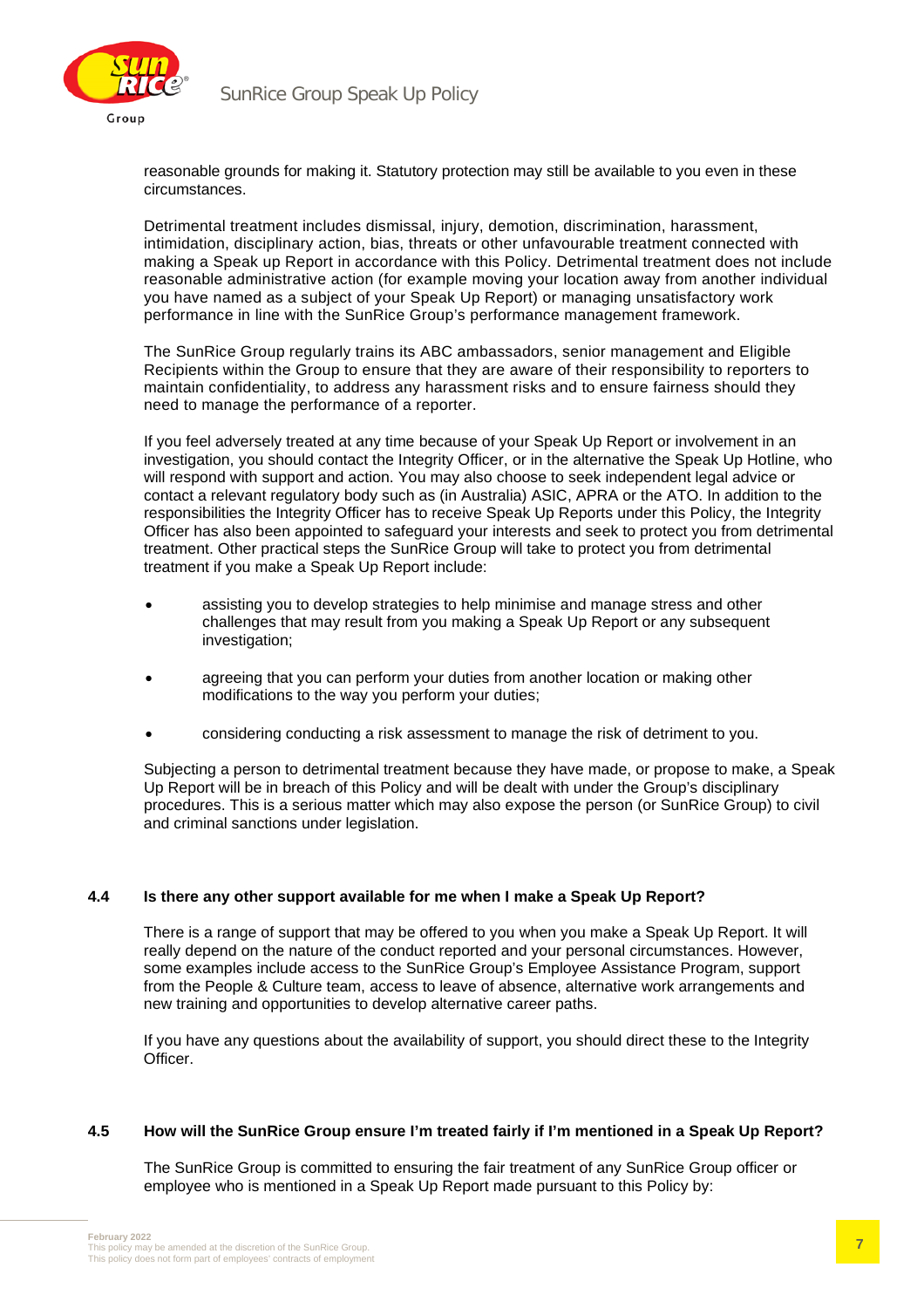

- keeping the person(s) informed of the allegations (where appropriate) and providing them with an opportunity to respond;
- maintaining the confidentiality of information contained in Speak Up Reports in accordance with this Policy; and
- providing access to the SunRice Group's Employee Assistance Program and support from People & Culture.

# 5. CONFIDENTIALITY

#### **5.1 Will my identity or any information I provide be disclosed?**

The SunRice Group is committed to ensuring your Speak Up Report is managed with appropriate confidentiality and in accordance with statutory confidentiality regimes. Subject to compliance with any legal reporting requirements, when implementing any process under this Policy, the SunRice Group will:

- not disclose your identity unless you consent to that disclosure, where it is required by law or as otherwise set out in Policy;
- ensure information contained in a Speak Up Report is only disclosed to the extent necessary to conduct an investigation or administer this Policy or where required for the purpose of obtaining legal advice; and
- take reasonable steps to reduce the risk that you will be identified as part of any process conducted under this Policy. This may include using gender neutral language and redacting information relating to your identity or other information that may result in your identification from you Speak Up Report if you do not consent to the disclosure of your identity.

If you choose to disclose your identity, the only people who will know your details will be the Integrity Officer, Investigation Officer, and a restricted number of other people who are designated to receive a Speak Up Report (for example the CEO) or otherwise are required to have access to this information for the purpose of the Policy's implementation.

All information the SunRice Group receives from you, as well as the fact you have made a disclosure and any record produced as part of an investigation, is held securely. Access will be restricted to those persons required to access the records for the purpose of this Policy (or as part of the SunRice Group's information technology processes necessary to administer its IT platform or any third party hosting these records).

If you make a Speak Up Report under this Policy, you will be taken to have consented to your information being recorded and accessible by these people including your identity (unless you have elected to remain anonymous).

#### **5.2 What happens if there is an unauthorised disclosure of information I have provided?**

Other than in circumstances required by law, any unauthorised disclosure of information without your consent (including your identity or information that is likely to lead to your identification) will be a breach of this Policy and will be dealt with under the SunRice Group's disciplinary procedures. It may also be illegal and an offence subject to penalties under legislation.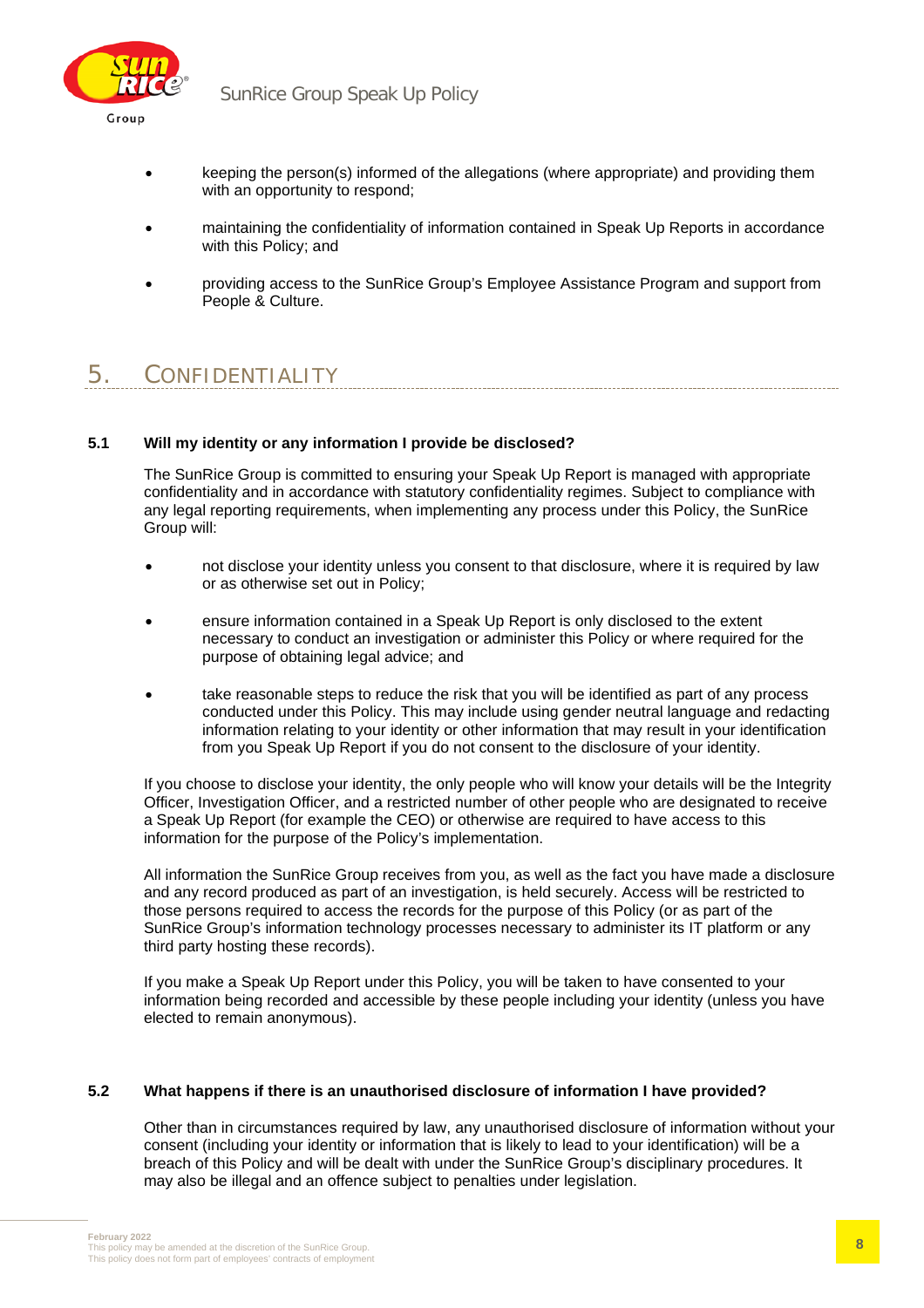

If you think there has been a breach of confidentiality under this Policy in relation to you, you can make a complaint under the same processes described in section 3 above. You are also entitled to lodge a complaint with a regulator for investigation including (in Australia) ASIC, APRA or the ATO.

## 6. STATUTORY PROTECTION

#### **6.1 Who is protected?**

Legislation in Australia (specifically the Corporations Act and Taxation Act), provides certain protections including a right to remain anonymous and protection from victimisation if you make a disclosure which qualifies for protection under that legislation. To be protected you must be an "Eligible Whistleblower" making a report about a disclosable matter (see list at 6.2 (a) below) directly to someone who is authorised to receive the disclosure (an "Eligible Recipient"). You must also have reasonable grounds to suspect your report is about one of the disclosable matters listed at 6.2(a) below.

#### **6.2 What kind of reports are protected?**

Under the Corporations Act, you will qualify for protection if you are an Eligible Whistleblower and:

- (a) you have reasonable grounds to suspect that the information you are reporting:
	- concerns misconduct or an improper state of affairs relating to an entity in the SunRice Group;
	- constitutes an offence or contravention of certain nominated legislation; or
	- represents a danger to the public or the financial system.

This would include most cases of Reportable Conduct under this Policy. However, you should be aware that the statutory protections will not be available to you if your disclosure does not relate to Reportable Conduct for the purposes of the legislation.

and

- (b) you make a report directly to an Eligible Recipient such:
	- ASIC;
	- APRA;
	- ATO;
	- the auditor for an entity in the SunRice Group, or a member of an audit team conducting an audit of the entity;
	- any of the persons mentioned in section 3.4 (including the Integrity Officer) or the Speak Up Hotline;
	- a legal practitioner for the purpose of obtaining legal advice or representation in relation to the operation of the whistleblower protections in the Corporations Act; or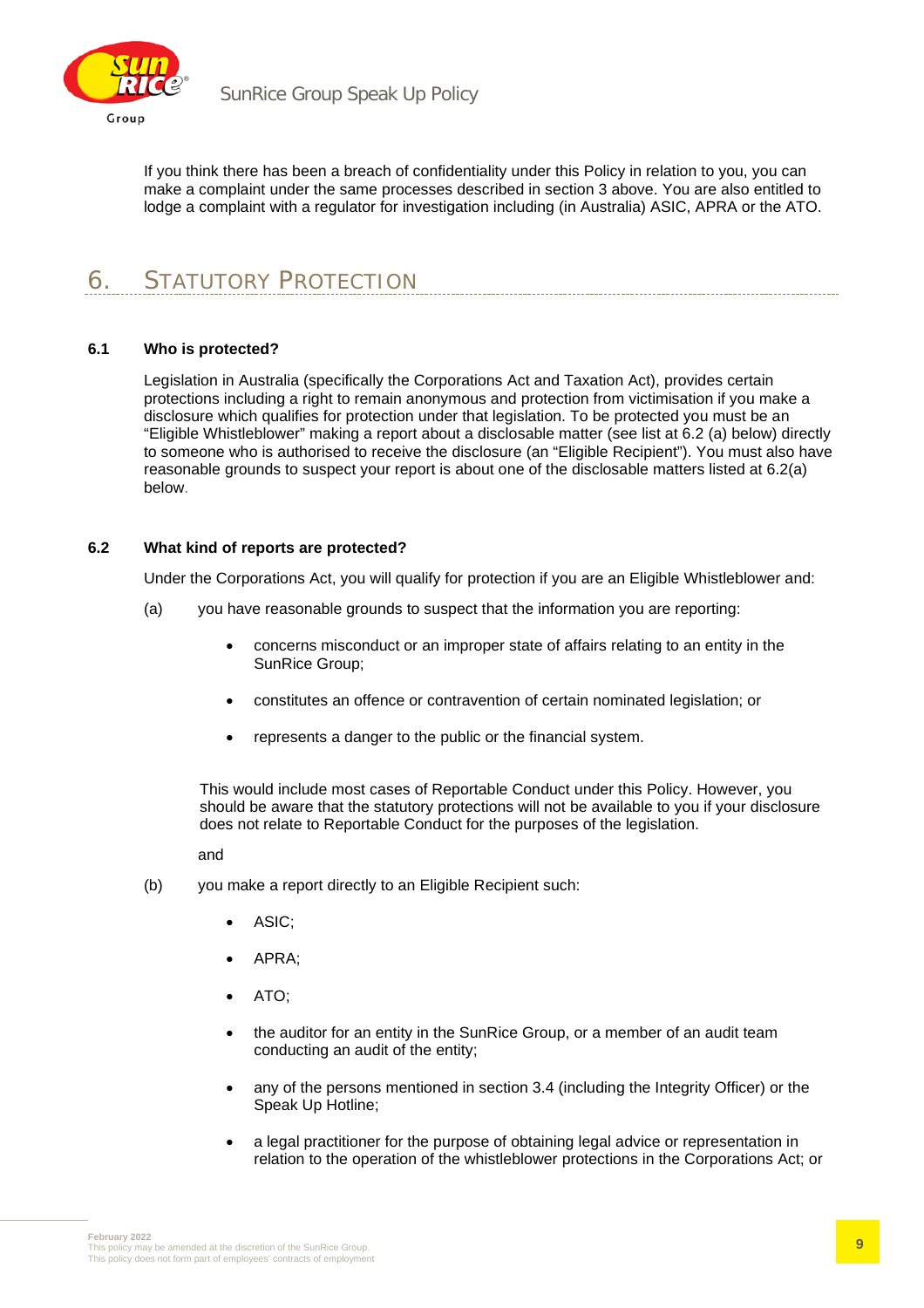

• a journalist or parliamentarian where the report addresses a public interest or emergency disclosure. Please note there are strict requirements that must be adhered to in order to obtain statutory protection when making a disclosure to these persons. It is recommended that you consult a legal practitioner before making a disclosure in this way.

#### **6.3 What protections are available to me?**

There are a range of statutory protections that may be available to you as a whistleblower. These include the right (as provided for in the relevant legislation) to:

- (1) have your identity protected;
- (2) be protected from civil, criminal or administrative liability (including disciplinary action) for making a report and from the admissibility of the information being provided in evidence against you. However, these protections do not grant you immunity for any misconduct that you personally engaged in;
- (3) be protected from detrimental treatment or any form of victimisation;
- (4) compensation and other remedies if you suffer loss, damage or injury in specific circumstances. For example, where there has been a failure by the SunRice Group to take reasonable precautions and exercise due diligence to prevent any detrimental treatment you may suffer; and
- (5) not have your identity disclosed before any court or tribunal.

These protections apply from the time a report is made irrespective of whether the report is made internally (for example to the Integrity Officer) or externally (for example to the Speak Up Hotline or a regulator). Any questions about these protections should be directed to the Integrity Officer.

#### **6.4 What protections available under the Taxation Administration Act?**

The Taxation Administration Act also provides protection for disclosures of information that indicates misconduct or an improper state of affairs, in relation to the tax affairs of an entity or an associate of an entity if you consider the information you disclose may assist the recipient to perform functions or duties in relation to the tax affairs of the entity or an associate.

Protection is provided for disclosures made to the Commissioner of Taxation or any person or agency specified in section 6.2(b) above. The protections available to you under the Taxation Act are the same as those outlined above in section 6.3.

Please note that if your disclosure does not qualify for the specific whistleblower protections afforded by the Corporations Act or Taxation Administration Act detailed from 6.1 to 6.4 you may still be protected by other legislation such as the *Fair Work Act 2009* (Cth).

### 7. IMPLEMENTATION AND AVAILABILITY

This Speak Up Policy and the contact details of the Integrity Officer, the Speak Up Hotline and ABC Ambassadors (where relevant) will be prominently displayed and circulated throughout the SunRice Group.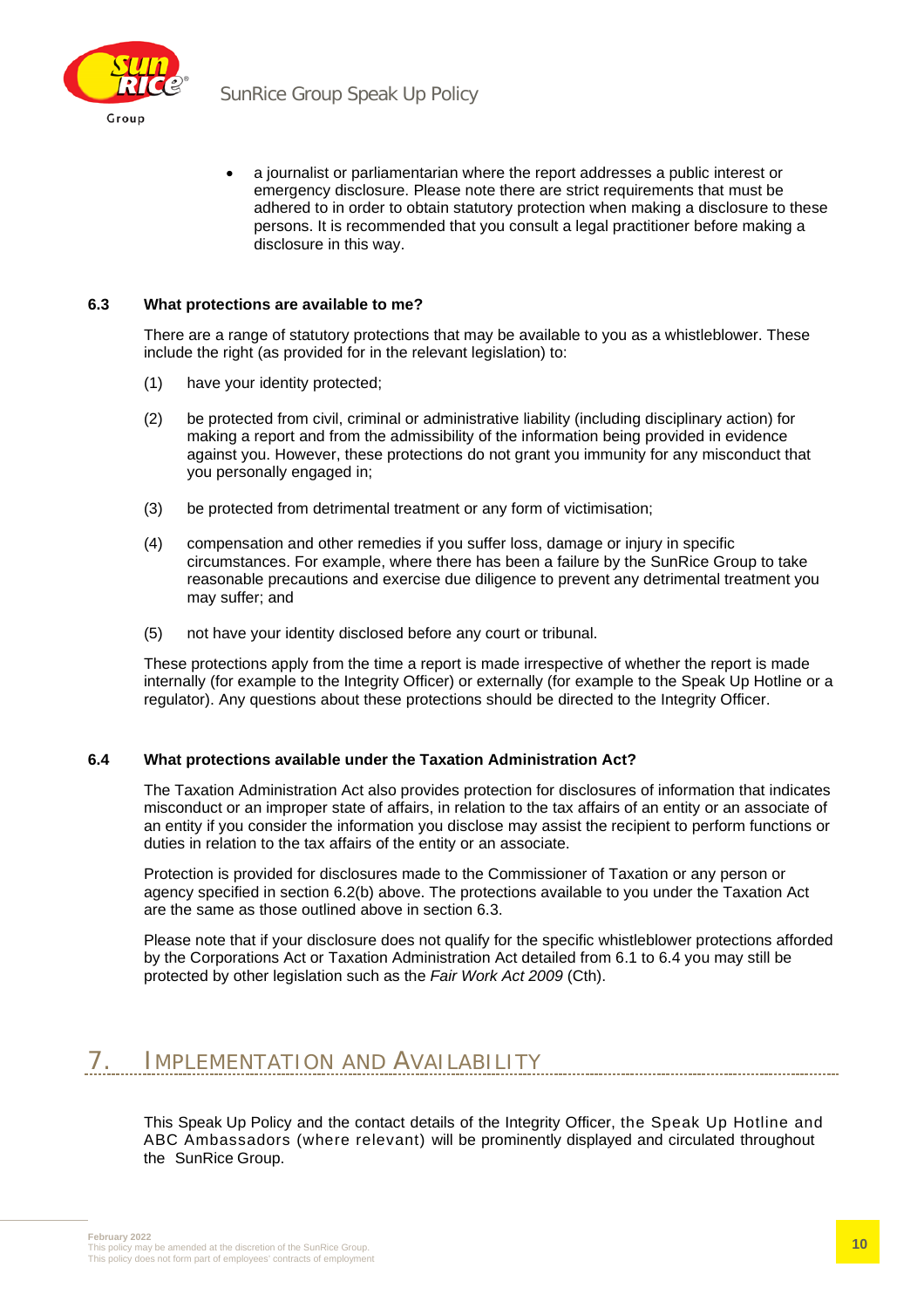

In addition, this Speak Up Policy will be available to officers and employees of the SunRice Group on the SunRice internal intranet page and to external parties on the SunRice Group's external website.

#### 8. CONSEQUENCES OF MALICIOUS REPORTING AND BREACHING THE POLICY

Non-compliance with this Policy, including knowingly making a Speak Up Report that is false and without reasonable grounds, is a serious matter and will likely result in disciplinary action.

Actual or threatened detrimental conduct in connection with an individual making a Speak Up Report (including harassment, victimisation or vilification of witnesses or their relatives or colleagues), or any non-permitted disclosure of your identity (or information likely to lead to identification), will be regarded particularly seriously, and will result in disciplinary action, including up to termination of employment.

This behaviour may also be unlawful. Significant civil and criminal penalties apply for conduct of this nature, including fines and imprisonment. There may also be civil remedies, including compensation, available to those suffering such detrimental treatment.

### 9. MONITORING AND GROUP REPORTING PROCEDURES

#### **9.1 How is this Policy monitored and reported on?**

On a six-monthly basis the Integrity Officer in consultation with the Investigation Officer will report on all newly reported incidents and updates on existing incidents to the Finance, Risk and Audit Committee of the SunRice Group Board. Reports will be provided on a thematic basis only. Reports will be de-identified to maintain the confidentiality of matters under this Policy.

Where an investigation is required or there is a report of serious misconduct, the Integrity Officer will determine, at his or her discretion, what additional level of reporting may be required on a case by case basis within the parameters of this Policy, including the potential immediate notification to the Chair of the Finance, Risk and Audit Committee.

#### **9.2 Will I be trained in the Policy?**

Specialist training is mandatory for the employees responsible for administering key elements of the Policy.

#### **9.3 Who is responsible for reviewing the Policy?**

This Policy will be reviewed from time to time to ensure it remains consistent with applicable standards and relevant legislative requirements and well as the changing nature of the SunRice Group. This Policy is designated a key policy of the SunRice Group and is subject to the periodic review and approval of the Board.

**Owned By:** The SunRice Group General Counsel

**Authorised By**: The SunRice Board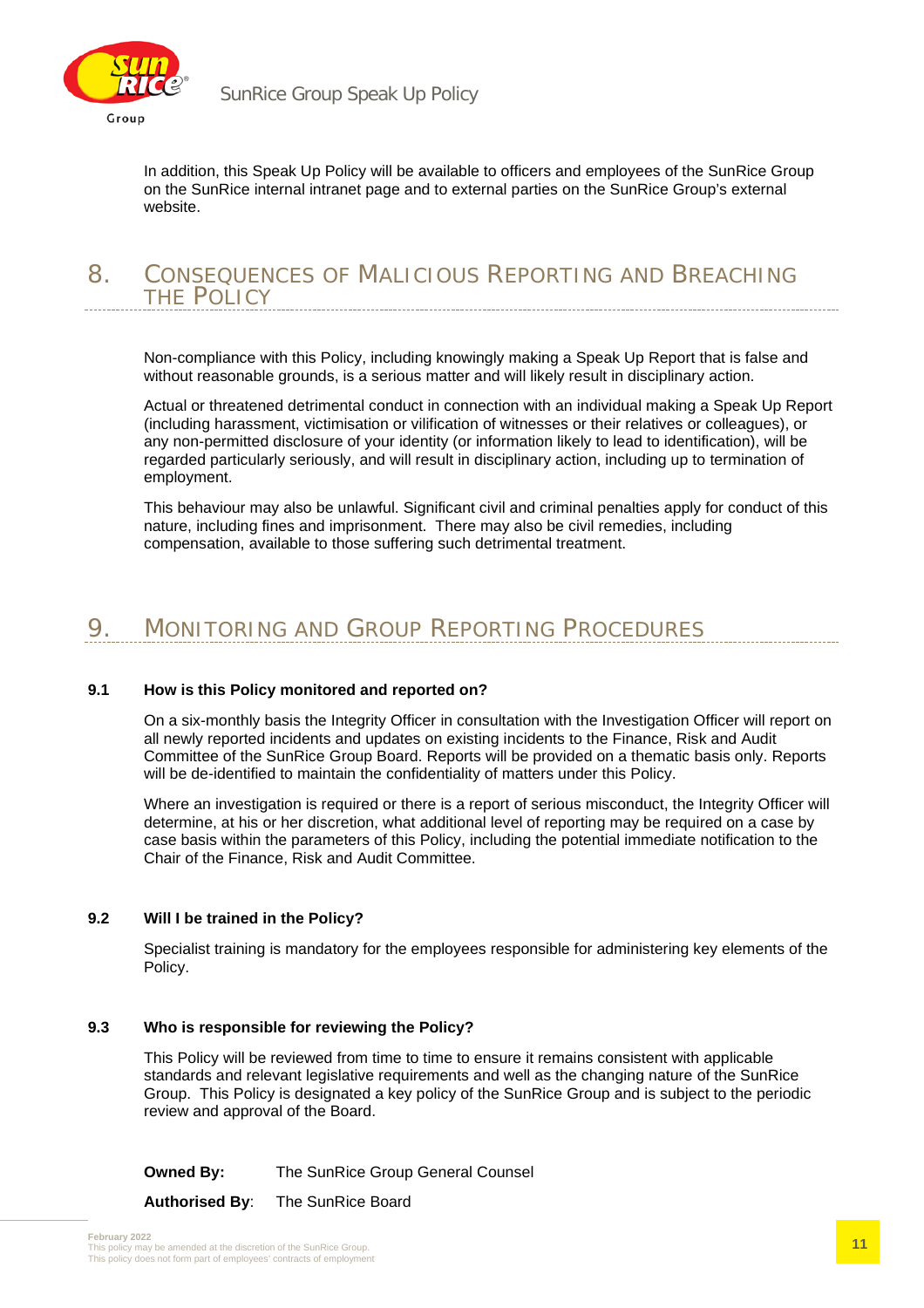

# SCHEDULE 1: DEFINITIONS

| <b>Defined term</b>           | <b>Definition</b>                                                                                                                                                                                                                                                                                                                       |  |  |  |  |
|-------------------------------|-----------------------------------------------------------------------------------------------------------------------------------------------------------------------------------------------------------------------------------------------------------------------------------------------------------------------------------------|--|--|--|--|
| <b>APRA</b>                   | means the Australian Prudential Regulation Authority                                                                                                                                                                                                                                                                                    |  |  |  |  |
| <b>ASIC</b>                   | means the Australian Securities and Investments Commission                                                                                                                                                                                                                                                                              |  |  |  |  |
| <b>ATO</b>                    | means the Australian Tax Office                                                                                                                                                                                                                                                                                                         |  |  |  |  |
| <b>Corporations Act</b>       | means the Corporations Act 2001 (Cth)                                                                                                                                                                                                                                                                                                   |  |  |  |  |
| <b>Eligible Recipient</b>     | means the entities and individuals within and outside of the SunRice<br>Group to whom an Eligible Whistleblower can make a disclosure of<br>about a disclosable matter (see list at $6.2(a)$ ) to that will attract<br>whistleblower statutory protections under the Corporations Act or<br>Taxation Administration Act. These include: |  |  |  |  |
|                               | ASIC;                                                                                                                                                                                                                                                                                                                                   |  |  |  |  |
|                               | APRA;                                                                                                                                                                                                                                                                                                                                   |  |  |  |  |
|                               | ATO;                                                                                                                                                                                                                                                                                                                                    |  |  |  |  |
|                               | a member of the Corporate Management Team (CMT);                                                                                                                                                                                                                                                                                        |  |  |  |  |
|                               | a Director or officer of the SunRice Group; and                                                                                                                                                                                                                                                                                         |  |  |  |  |
|                               | the Integrity Officer, the Speak Up Hotline, (or if you work for one of<br>the SunRice Group's overseas subsidiaries), to your ABC<br>Ambassadors or to your General Manager.                                                                                                                                                           |  |  |  |  |
|                               | the auditor for an entity in the SunRice Group, or a member of an<br>$\bullet$<br>audit team conducting an audit of the entity;                                                                                                                                                                                                         |  |  |  |  |
|                               | a legal practitioner for the purpose of obtaining legal advice or<br>representation in relation to the operation of the whistleblower<br>protections in the Corporations Act; or                                                                                                                                                        |  |  |  |  |
|                               | a journalist or parliamentarian where the report addresses a public<br>interest or emergency disclosure.                                                                                                                                                                                                                                |  |  |  |  |
| <b>Eligible Whistleblower</b> | means an individual who is or has been in respect of the SunRice<br>Group:<br>an officer;                                                                                                                                                                                                                                               |  |  |  |  |
|                               |                                                                                                                                                                                                                                                                                                                                         |  |  |  |  |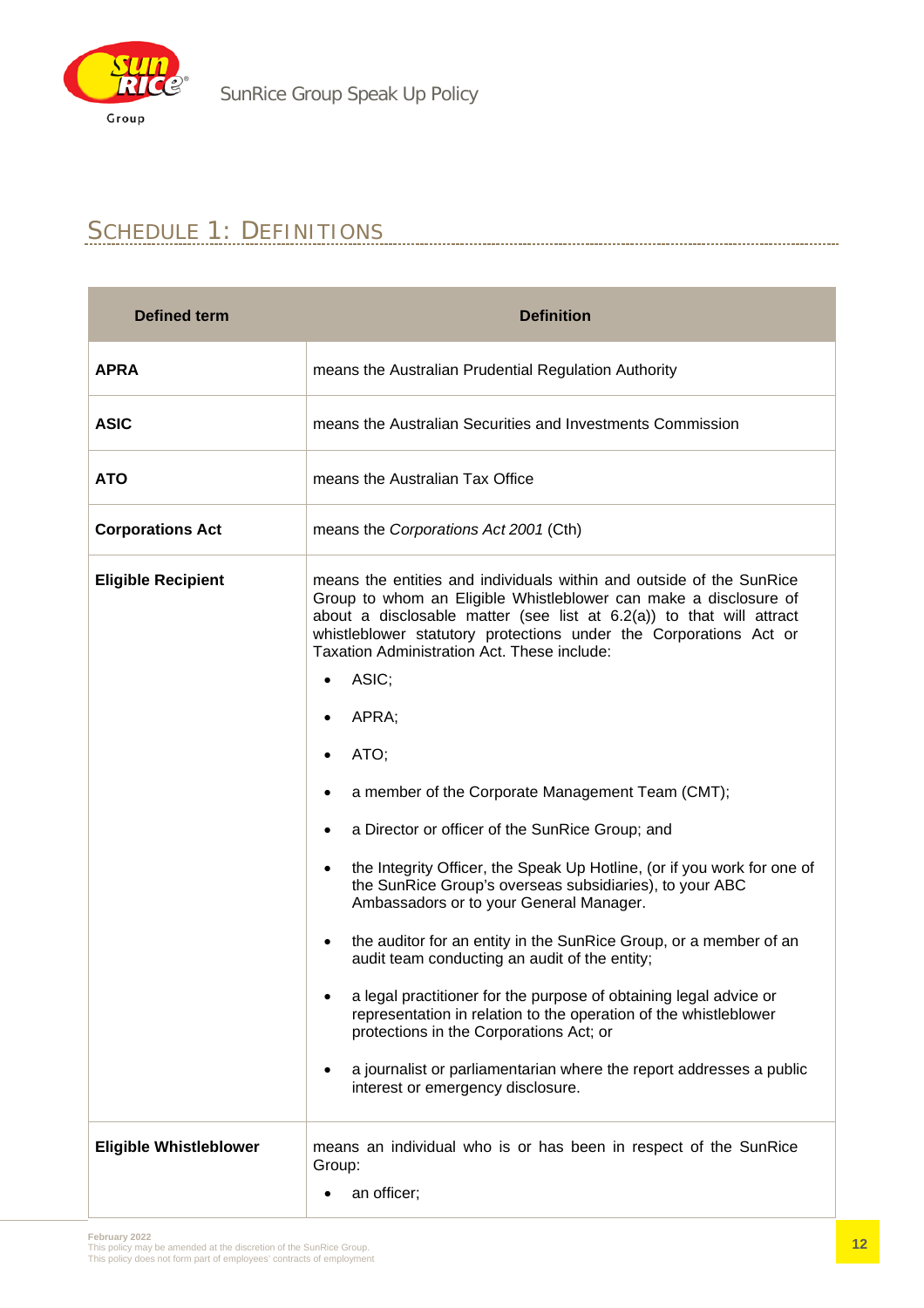

|                                              | an employee;<br>$\bullet$                                                                                                                                                                                      |  |  |  |
|----------------------------------------------|----------------------------------------------------------------------------------------------------------------------------------------------------------------------------------------------------------------|--|--|--|
|                                              | an individual who supplies goods or services, and (both paid and<br>unpaid) employees of suppliers;                                                                                                            |  |  |  |
|                                              | an individual who is an associate of the SunRice Group;<br>$\bullet$                                                                                                                                           |  |  |  |
|                                              | or                                                                                                                                                                                                             |  |  |  |
|                                              | in relation to the Corporations Act, a spouse, relative,<br>$\bullet$<br>dependant or dependant of a spouse of any of the above<br>individuals.                                                                |  |  |  |
|                                              | in relation to the Taxation Administration Act, a spouse,<br>child, dependant or spouse of a dependant of any of the<br>above individuals.                                                                     |  |  |  |
| <b>Reportable Conduct</b>                    | Examples of Reportable Conduct include any conduct of any member<br>of the SunRice Group or any employee or officer of the SunRice<br>Group which you have reasonable grounds to suspect constitutes:          |  |  |  |
|                                              | fraud, negligence, default, breach of trust or breach of duty in<br>relation to any entity in the SunRice Group such as:                                                                                       |  |  |  |
|                                              | falsification or alteration of accounting or other records or<br>other financial irregularities;                                                                                                               |  |  |  |
|                                              | misappropriation of funds; or                                                                                                                                                                                  |  |  |  |
|                                              | misuse of confidential information or SunRice Group<br>resources for personal gain;                                                                                                                            |  |  |  |
|                                              | corrupt or dishonest conduct, for example offering or accepting a<br>bribe;                                                                                                                                    |  |  |  |
|                                              | unlawful or illegal activity, including:                                                                                                                                                                       |  |  |  |
|                                              | theft, drug sale/use, violence or threatened violence and<br>criminal damage against property;                                                                                                                 |  |  |  |
|                                              | an offence under Commonwealth laws which is punishable by<br>imprisonment for 12 months or more;                                                                                                               |  |  |  |
|                                              | a contravention of certain nominated Commonwealth laws<br>including (without limitation), laws administered by the ASIC<br>or APRA such as the Corporations Act and the Taxation<br><b>Administration Act;</b> |  |  |  |
|                                              | an unsafe work practice which represents a serious health and<br>safety risk;                                                                                                                                  |  |  |  |
|                                              | a danger to the public or the financial system; or                                                                                                                                                             |  |  |  |
|                                              | conduct which is likely to cause financial or non-financial loss to any<br>entity in the SunRice Group or that is otherwise detrimental to the<br>interests of any entity in the SunRice Group.                |  |  |  |
| <b>Taxation</b><br><b>Administration Act</b> | means the Taxation Administration Act 1953 (Cth)                                                                                                                                                               |  |  |  |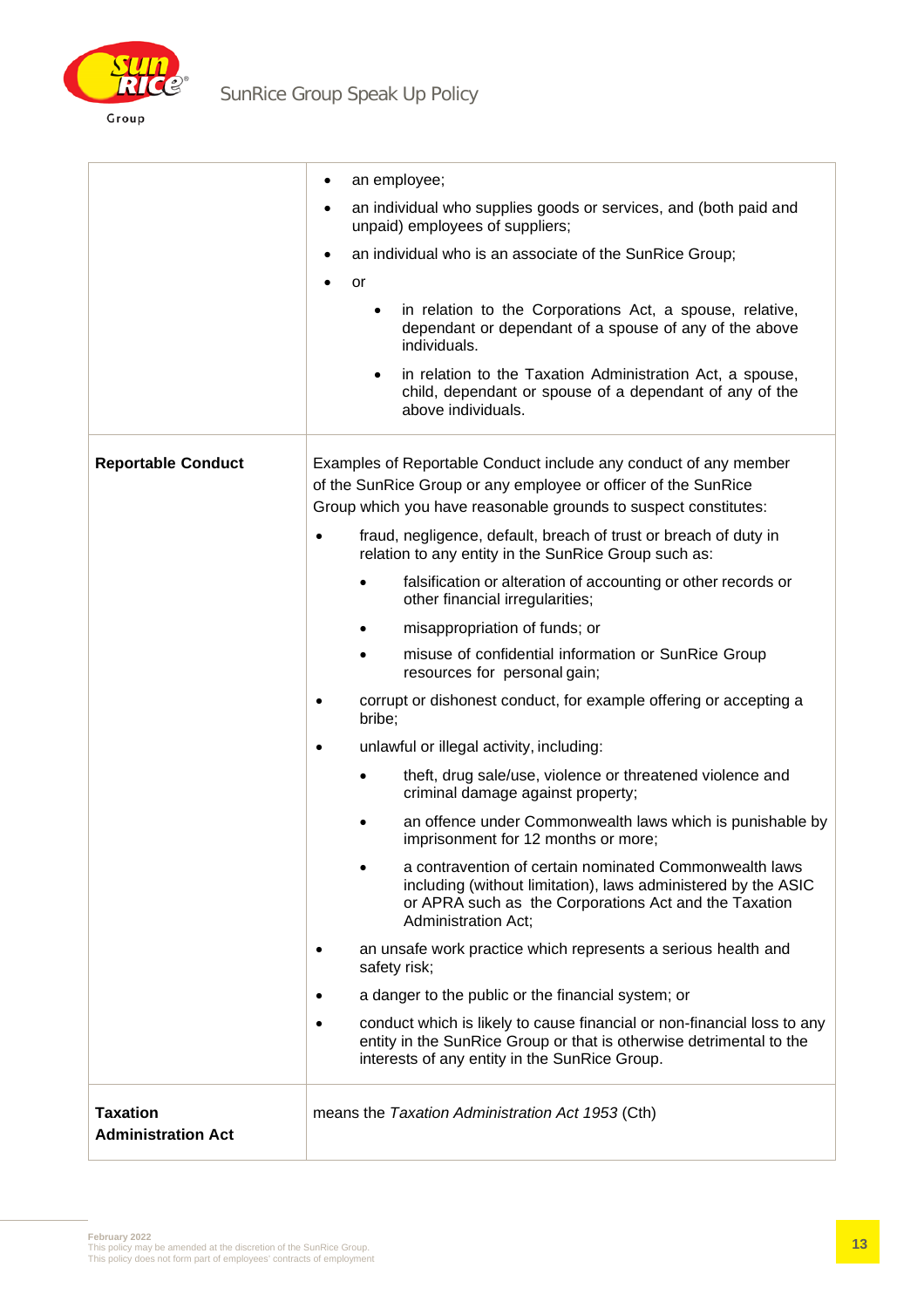

# SCHEDULE 2: CONTACT DETAILS

#### **1 Speak Up Hotline** (Available 24 hours a day, 7 days a week.)

| Website                           | https://sunrice.ethicspoint.com                                                         | Online reporting is available for all locations. If<br>there is no phone number listed below for your<br>location, please make your report online at<br>https://sunrice.ethicspoint.com or alternatively<br>scan the below QR code to report from a<br>smartphone. |                          |
|-----------------------------------|-----------------------------------------------------------------------------------------|--------------------------------------------------------------------------------------------------------------------------------------------------------------------------------------------------------------------------------------------------------------------|--------------------------|
| Smartphone                        |                                                                                         | To report from a smartphone please scan the<br>QR code.                                                                                                                                                                                                            |                          |
| Phone from<br>Australia           | (Toll Free) 1800 953 947                                                                | Phone<br>from<br>Singapore                                                                                                                                                                                                                                         | (Toll free) 800 852 3976 |
| Phone from<br>Vietnam             | (Toll free)                                                                             | Phone                                                                                                                                                                                                                                                              | (Toll Free) 833 581 0346 |
|                                   | Step 1: Dial the direct access number<br>for your location: 1 201 0288 or 1 228<br>0288 | from USA                                                                                                                                                                                                                                                           |                          |
|                                   | Step 2: At the English prompt dial 833<br>581 0346                                      |                                                                                                                                                                                                                                                                    |                          |
| Phone from<br>Papua New<br>Guinea | (Toll Free) 000 861 271                                                                 |                                                                                                                                                                                                                                                                    |                          |

#### **2 Integrity Officer**

| Email        | abcreporting@sunrice.com.au | Post | (Marked "Strictly Private and<br>Confidential")                    |  |
|--------------|-----------------------------|------|--------------------------------------------------------------------|--|
| <b>Phone</b> | +61 2 9268 2074             |      | SunRice Integrity Officer, PO Box<br>Q166, QVB Post Shop, NSW 1230 |  |

**February 2022**<br>This policy may be amended at the discretion of the SunRice Group.<br>This policy does not form part of employees' contracts of employment